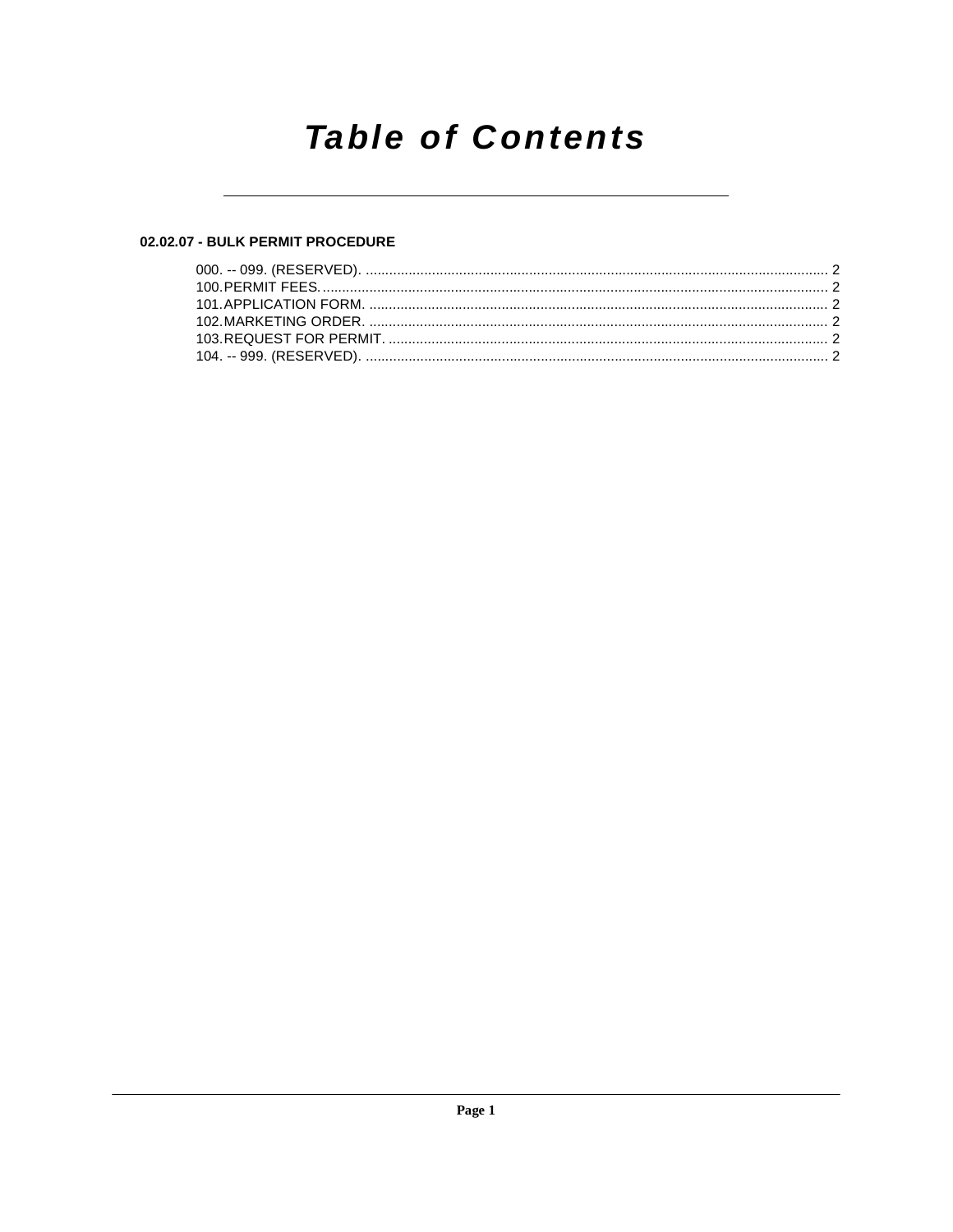#### **IDAPA 02 TITLE 02 Chapter 07**

## **02.02.07 - BULK PERMIT PROCEDURE**

## **(By Provision of Title 22, Chapter 9, Idaho Code)**

#### <span id="page-1-1"></span><span id="page-1-0"></span>**000. -- 099. (RESERVED).**

#### <span id="page-1-9"></span><span id="page-1-2"></span>**100. PERMIT FEES.**

The first handler or shipper shall apply through the nearest District Inspection Office for a permit to ship bulk potatoes. The permittee shall pay the potato advertising tax at combined grower-shipper rates for either fresh or processing potatoes, and inspection fees, if required, within thirty (30) days of shipment. Failure to pay either fee within the prescribed time shall be grounds for denial of future permits, so long as the fees remain outstanding.

 $(7-1-93)$ 

#### <span id="page-1-7"></span><span id="page-1-3"></span>**101. APPLICATION FORM.**

Application for permit shall be on a form furnished by the department. Acknowledgment of receipt of processing potatoes, when leaving the Federal Marketing Order area, shall be accomplished immediately by the processor upon receipt of the shipment and forwarded to the issuing office. A copy of each permit issued shall be forwarded to the Idaho Potato Commission by the issuing officer. (7-1-93)

#### <span id="page-1-8"></span><span id="page-1-4"></span>**102. MARKETING ORDER.**

Permits for shipment of processing potatoes require a Marketing Order Certificate of Privilege number, issued by the Marketing Order Manager, if leaving the Marketing Order area. Inspection of bulk shipments for processing is not required. Bulk shipments for repacking or fresh sale must be graded and meet all applicable minimum Marketing Order requirements. Each shipment shall require a Federal-State inspection certificate, certifying minimum standards and shall include the percentage of U.S. No. 1 quality. (7-1-93)

## <span id="page-1-10"></span><span id="page-1-5"></span>**103. REQUEST FOR PERMIT.**

Request for permits must be made forty-eight (48) hours prior to shipment, excluding Saturdays, Sundays, and Legal Holidays. Any violation or improper use of permits will invalidate the permit and may be grounds for denial of future permits. All rules of interstate commerce shall apply. (7-1-93)

## <span id="page-1-6"></span>**104. -- 999. (RESERVED).**